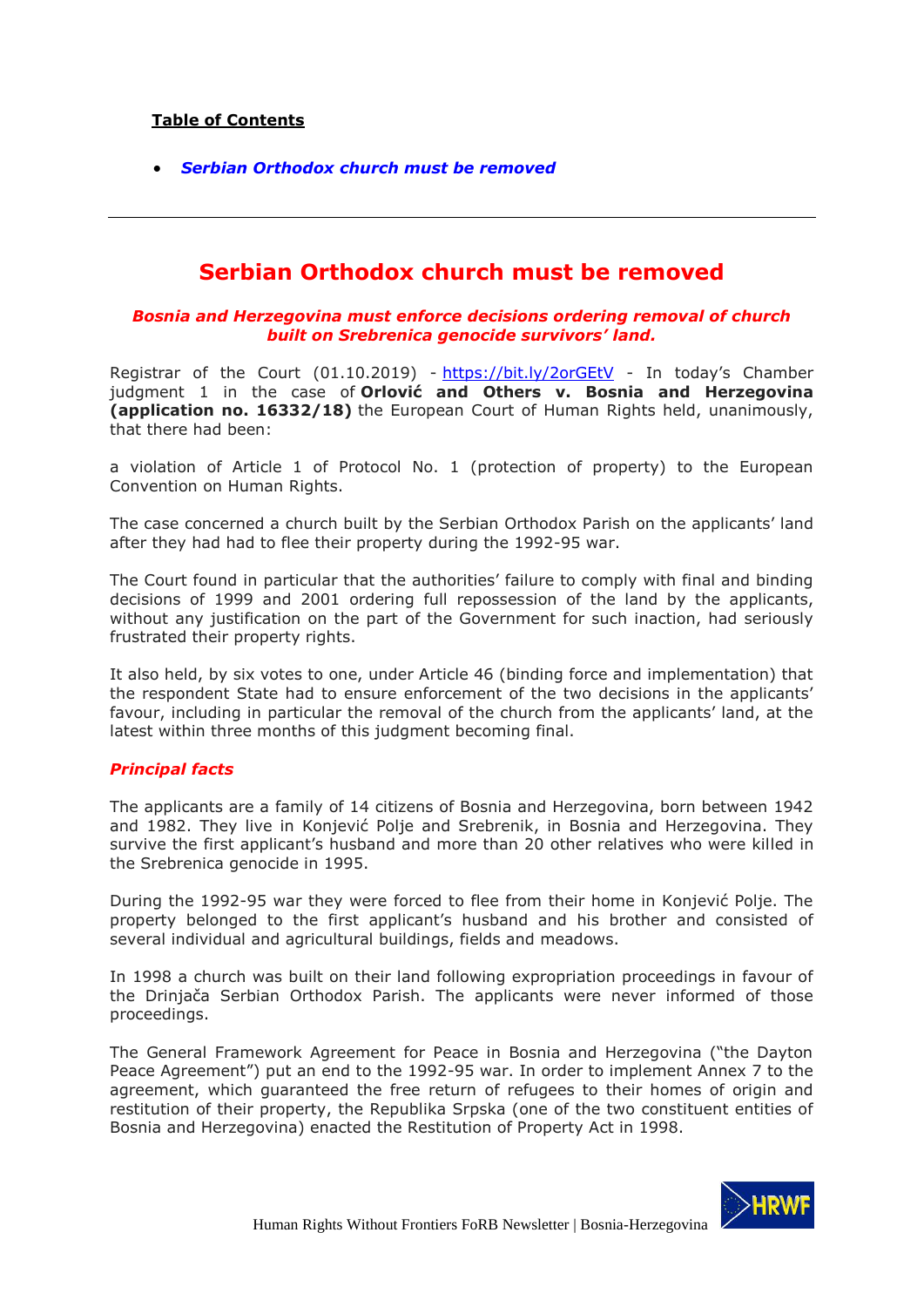The applicants brought restitution proceedings for their property under that Act. They were granted full restitution in a decision by the Commission for Real Property Claims of Displaced Persons and Refugees ("the CRPC") in 1999, followed by another decision by the Ministry for Refugees and Displaced Persons in 2001. The decisions were both final and enforceable.

The land was subsequently returned to the applicants, except for a plot on which the church had been built. The applicants sought full repossession in the following years, without success.

The applicants also brought civil proceedings against the Serbian Orthodox Church seeking to recover possession of the plot of land and to have the church removed. In 2010 they modified their claim, asking the courts to recognise the validity of an out-ofcourt settlement. The lower courts dismissed the claim, finding that no agreement had been concluded between the parties, which was then confirmed by the Supreme Court in 2014 and the Constitutional Court in 2017.

In the meantime in 2004, there were other developments including the construction inspectorate authorities issuing an order banning the use of the church, which the local deputy mayor opposed, and the Serbian Orthodox Parish requesting and obtaining planning permission for the church.

### *Complaints, procedure and composition of the Court*

Relying on Article 1 of Protocol No. 1 (protection of property), the applicants complained that they had been prevented from effectively using their property because the unlawfully built church had not yet been removed from their land.

They also relied on Article 6 § 1 (right to a fair trial) to complain about the domestic court decisions concerning their civil claim.

The application was lodged with the European Court of Human Rights on 30 March 2018.

Judgment was given by a Chamber of seven judges, composed as follows:

Jon Fridrik Kjølbro (Denmark), President, Faris Vehabović (Bosnia and Herzegovina), Paul Lemmens (Belgium), Iulia Antoanella Motoc (Romania), Carlo Ranzoni (Liechtenstein), Jolien Schukking (the Netherlands), Péter Paczolay (Hungary), and also Andrea Tamietti, Deputy Section Registrar.

### *Decision of the Court*

It was not in dispute that the applicants were the owners of the property in question and that, as internally displaced persons, they had been entitled under Annex 7 to the Dayton Peace Agreement to have the land restored to them.

Furthermore, the Court noted that the applicants' right to full restitution had been established in the decisions of 1999 and 2001 and that the authorities had been required to take practical steps to ensure enforcement. However, instead of implementing the decisions, the authorities had initially in 2004 – done the opposite by effectively authorising the church to remain on the applicants' land.

Indeed, the applicants were still being prevented from full repossession of their property 17 years after ratification of the Convention and its protocols by Bosnia and Herzegovina. The Government had not given any justification for the authorities' inaction. The Court